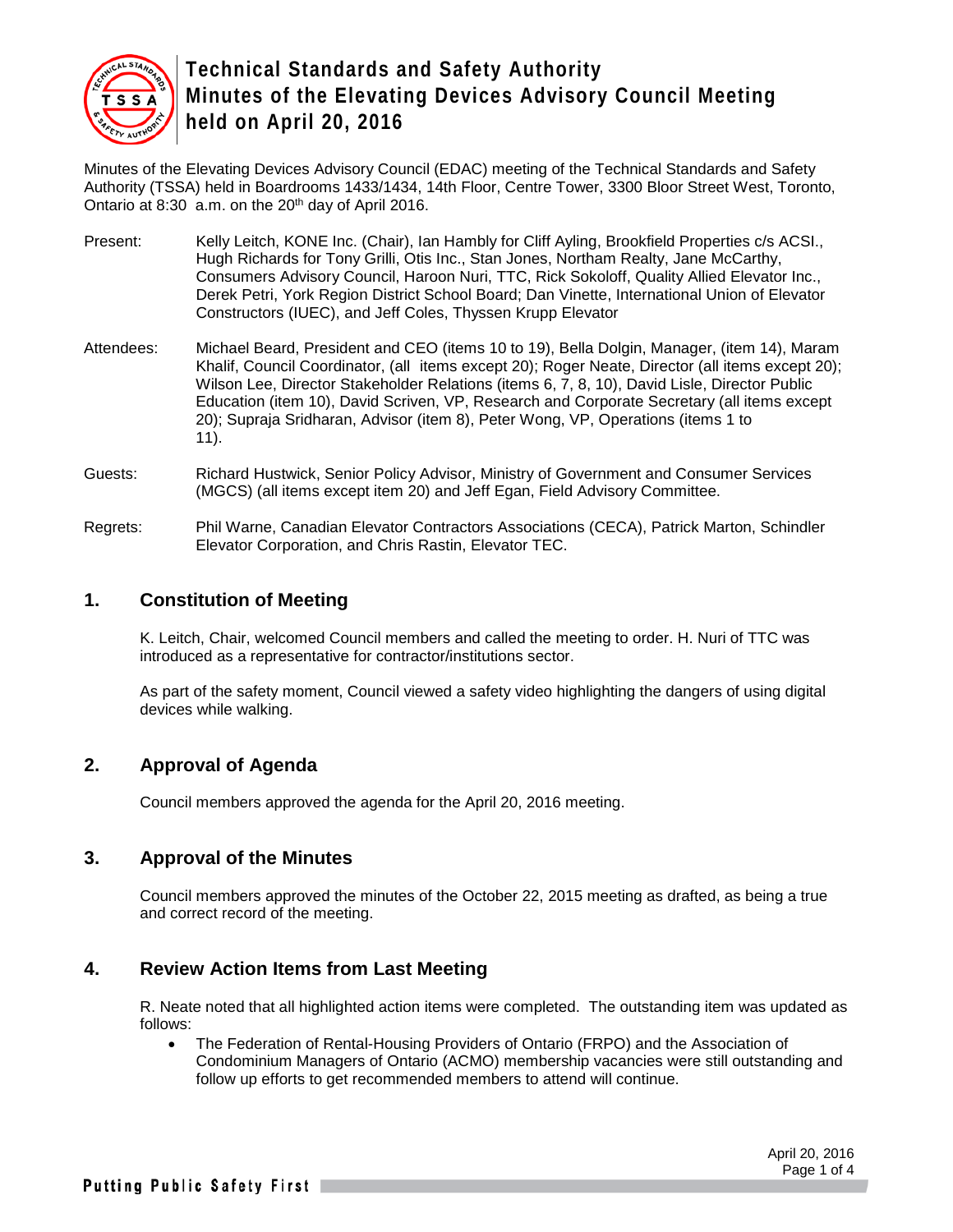

# **5. Council Chair's Report**

The Chair informed Council he submitted his annual report to the CEO.

# **6. TSSA President and CEO's Report**

As part of the advanced materials for this meeting, members received a report from the President and CEO regarding TSSA's key activities over the last quarter, which was treated as read.

M. Beard highlighted the progress of TSSA's 20/20 technical infrastructure changes. He noted the project was tabled for completion in 2018.

TSSA will issue credits on account to owner/operators for license fees paid in FY 2016. TSSA will also temporarily stop charging double and triple follow-up inspection fees in FY 2017. These measures are being taken to address TSSA's FY 2016 net margin, which exceeded the Memorandum of Understanding fee schedule guideline, and an anticipated excess FY 2017 net margin, driven primarily by the double and triple follow-up inspection fees paid by owner/operators.

# **7. Ministry of Government and Consumer Services (MGCS) Update**

As part of the advanced materials for this meeting, members received a report from MGCS, which was treated as read.

Discussion ensued around the overlapping regulation with the Ontario College of Trades (OCOT) and TSSA on the ED apprenticeship program. D. Vinette raised concerns about persons from other provinces being able to obtain Ontario certificates without having to meet the same requirements as Ontario residents. D. Vinette and W. Lee will discuss this matter offline.

### **8. Priority Safety Issue**

*Compliance Rates and Contractors' Data and Elevating Devices Compliance Report:* R. Neate reported to Council that ED compliance was low at 21% for pass on first inspection and that there is an urgent need for improvement.

He also noted that Declaration of Compliance is still not being used by many contractors and owners and that this is resulting in too many follow ups. R. Neate further explained that the punitive double and triple fees for follow-up inspections have not had the desired effect of increasing compliance. As a result, he announced to Council that the double and triple follow-up fee charges will be temporarily deferred in FY17. All follow-up inspections will be charged at the same rate as the first visit.

The property owners expressed their concerns regarding their inability to influence contractors to resolve orders in a timely manner. Further discussion ensued around ways to improve compliance rates for the industry. The relationship between owners and contractors was thoroughly discussed.

It was recommended that TSSA, contractors and owners work together to seek a solution. Over the coming year TSSA will be undertaking additional research to understand the relationship between fees and compliance.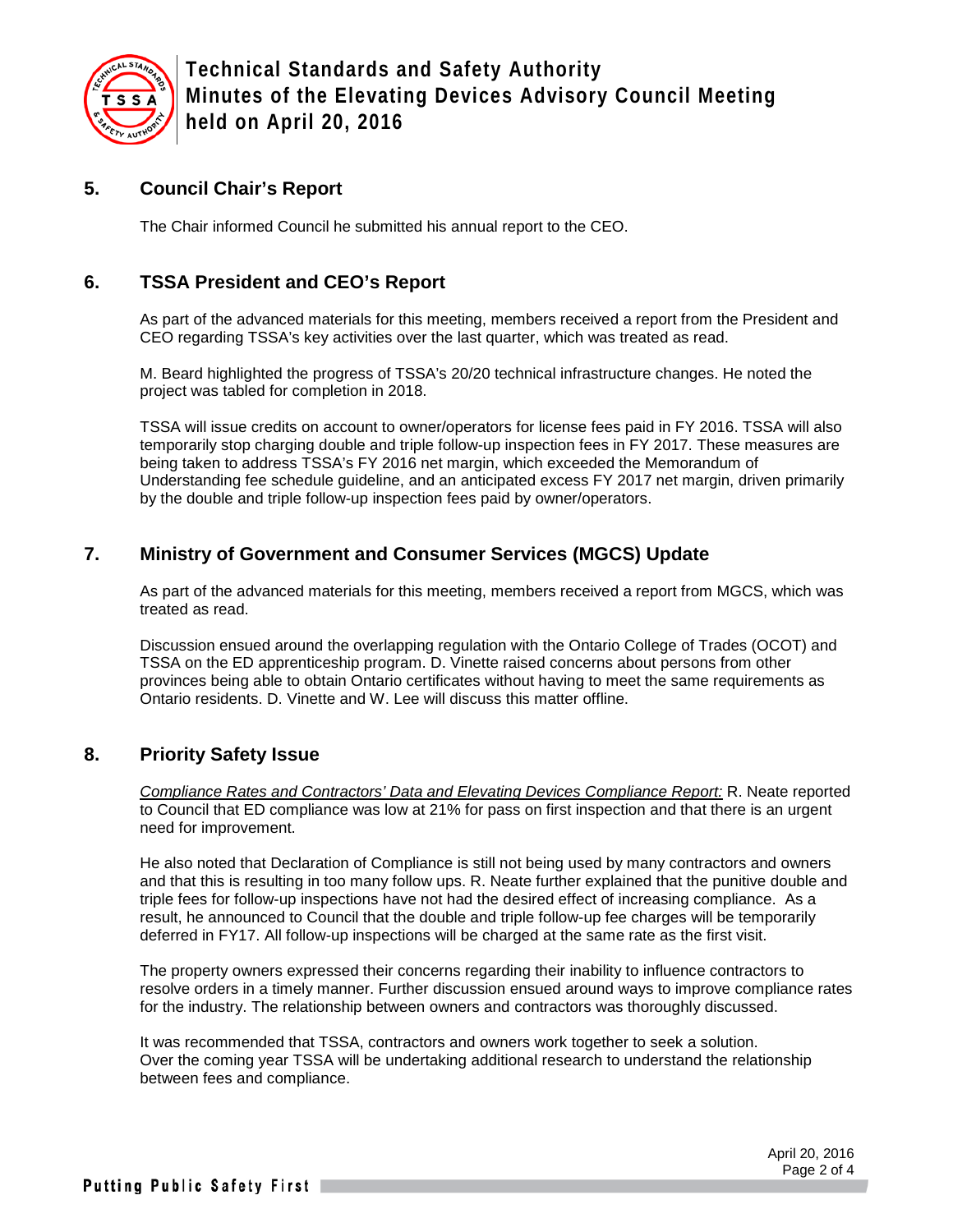

# **9. Priority Safety Issue**

*Communication with owners and managers:* The Council discussed the Code Adoption Document (CAD) process and adopting codes and expressed concerns with the lengthy process for adopting standardized codes into the current CADs. The current proposal is to adopt the 2013 code. Industry members raised concerns about the impact of delays in adopting codes, especially in new construction sectors.

# **10. Priority Safety Issue: Public Education/Awareness**

With the aid of a PowerPoint presentation, which forms part of the record of the meeting, D. Lisle presented information about TSSA's research and education initiatives related to elevating devices safety.

For the digital campaign, the objectives of the research was to increase safety awareness and encourage users to visit TSSA's website for further learning. This objective was achieved and the next steps will include direct mail to established users and measuring recall from the campaign similar to the one conducted for Carbon Monoxide in the Fuels Safety Program.

K. Leitch noted that there were reported incidents related to escalators and this was not included in the research. Council was informed that the research focused on elevators due to its higher level of risk in comparison to escalators. TSSA is expanding its incident collection approach by working on implementing new causal collection and analysis tools based on Kathryn Woodcock's research.

H. Nuri of TTC shared how TTC collects and uses incident data relating to escalator in subway stations. TTC is also concerned with controlling passenger flows and efficiency and has made each station manager responsible for directing passenger flow.

### **11. Open Data Initiative**

R. Neate informed Council as per last meeting, that the Government of Ontario encourages its ministries and agencies to have open data initiatives. TSSA supports open data initiatives in principle and will be including this within their TSSA 20/20 infrastructure changes.

# **12. Field Advisory Committee (FAC) Update**

J. Egan informed Council that the FAC met April 7, 2016 and the minutes were still in progress and will be shared with Council once completed. He provided updates on several issues that were discussed at that meeting as follows:

- Membership to the FAC
- Code Adoption Documents and its process, including the internal process at TSSA
- Risk based inspection model and its process
- Compliance issues, such as, the process of Declaration of Compliance (verification and confirmation of DOCs)

Contractor performance reports and the consequences of posting this information online were discussed.

Council discussed the existing challenges with the current Maintenance Control Program paper based logs. The concept of moving from paper to electronic logs was thoroughly discussed.